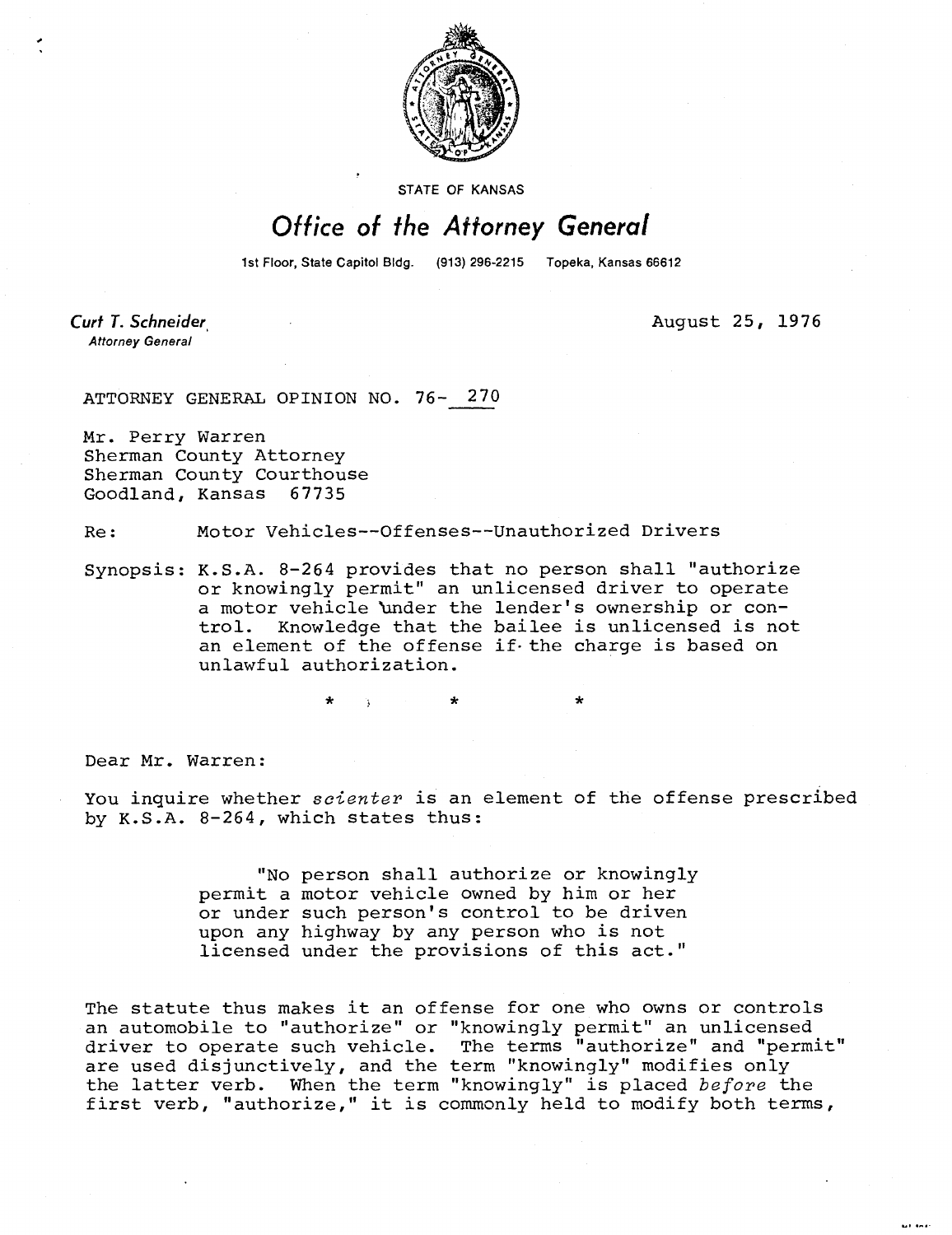Mr. Perry Warren Page Two August 25, 1976

"authorize" and "permit." See, e.g., People v. Shapiro, 4 N.Y.S.2d 597, 152 N.E.2d 65 (1958), and People v. Crean, 206 Misc. 311, 136 N.Y.S.2d 688 (1954).

Where, as in the Kansas statute, the adverb "knowingly" is placed only after the second verb, "permit," the question arises whether a distinction is to be made between authorization and permission.

The analogous Indiana statute, Burns Ind.Stat.Ann 9-1-4-51, employs identical language,  $i.e.$ , no person "shall authorize or knowingly permit" an unlicensed driver to operate a vehicle. In Ellsworth v. Ludwig, 223 N.E.2d 764 (Ind.App.Ct. 1967), a civil action involving liability of a bailor for injuries caused by the bailee while driving while intoxicated, the court implied, in dicta, that knowledge must be shown to establish a violation of this statute, and that no n a Sheed legal distinction was to be made between authorization and permission, i.e., both must be granted "knowingly."

In State v. Miller, 211 N.E.2d 102 (Cincinnati Mun.Ct. 1965), a prosecution for violation of a statute which was identical to the Kansas provision, insofar as pertinent here, the court took the view that knowledge need not be shown to establish a violation:

> "[M]ust the State prove that the defendant 'knowingly' permitted operation of his vehicle by an unlicensed operator? In view of the clear way in which the statute is construed, the answer must be no. The statute states that 'no person shall authorize or knowingly permit,' . . . . There can be no obscurity about the meaning of the word "authorize." For the purpose of this statute, it is simply the lending of a motor vehicle to another with permission, voluntarily and purposely, to be driven by the borrower. Since the Legislature has used the disjunctive 'or', the prosecution is not required to prove both authorization and knowledgeable permission, proof of authorization only being sufficient. To prove 'knowingly permit' ordinarily would seem to place a heavier burden upon the prosecuting authority than to prove simply authorization. However, assuming only for the sake of argument, that the state has to prove knowledgeable permission in prosecutions under this section, I think the Legislature's intent is plain that a defendant should not be allowed successfully to defend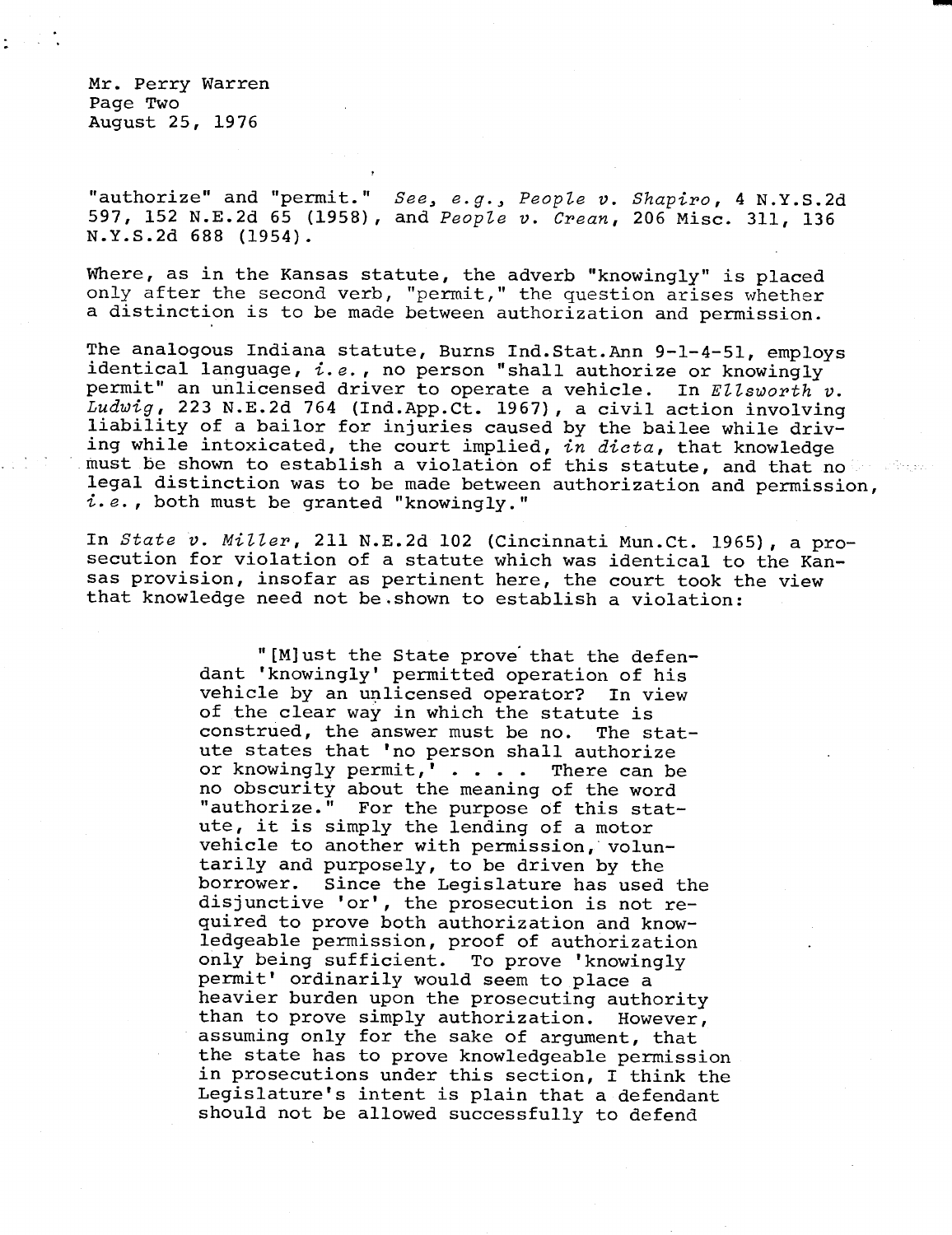Mr. Perry Warren Page Three August 25, 1976

.a los, adt.

by putting on a blindfold, as it were, and making no reasonable attempt to learn whether the borrower has a valid operator's license.

 $\bullet$ 

Defendant urges that the statute should be read as if it were written 'knowingly authorize or knowingly permit'. I cannot subscribe to this interpretation. The Legislature has only used the word 'knowingly' once and it is before 'permit' and not before 'authorize.' To add the word 'knowingly' before 'authorize' would amount to judicial legislation." 211 N.E.2d at 103, 104.

 $\mathcal{N}_{\mathrm{eff}}$  .

In State v. Campbell, 16 Ohio Misc. 163, 241 N.E.2d 303 (1968), the court took a similar view of a statute which provided that no person shall "cause or knowingly permit" an unlicensed minor to operate a motor vehicle. The court took the view that "knowingly' modified only "permit," and did not apply to "cause."

A conviction cannot, of course, be based on acts which the legislature intended to, but did not, expressly proscribe. As a matter of technical statutory construction, the language of K.S.A. 8-264 which is in question here is not ambiguous. The operative acts, to "authorize" and to "knowingly permit," are stated in the disjunctive as clearly stated, alternative acts, and knowledge is required only of the latter as an element of the offense. As a practical matter, of course, it may be argued that authorization and permission are substantially synonymous terms. Indeed in Webster's Third New International Dictionary (G. & C. Merriam Co. 1966), each is used in the course of defining the other. Thus, it may be argued that by arbitrarily charging authorization under the statute rather than permission, the prosecutor may avoid the burden of proving scienter, although there may be no material difference between authorization and permission in the facts on which the prosecution is based. If the legislature intended to require "knowing" permission, it must surely have intended to require, also, "knowing" authorization, it may be suggested. While that may well have been the intention of the legislature, it chose, in its wisdom and for reasons it may be deemed to have duly considered, to distinguish between permission and authorization, and to require knowledge to be shown as an element of the offense when prosecution is based on permission, as distinguished from authorization.